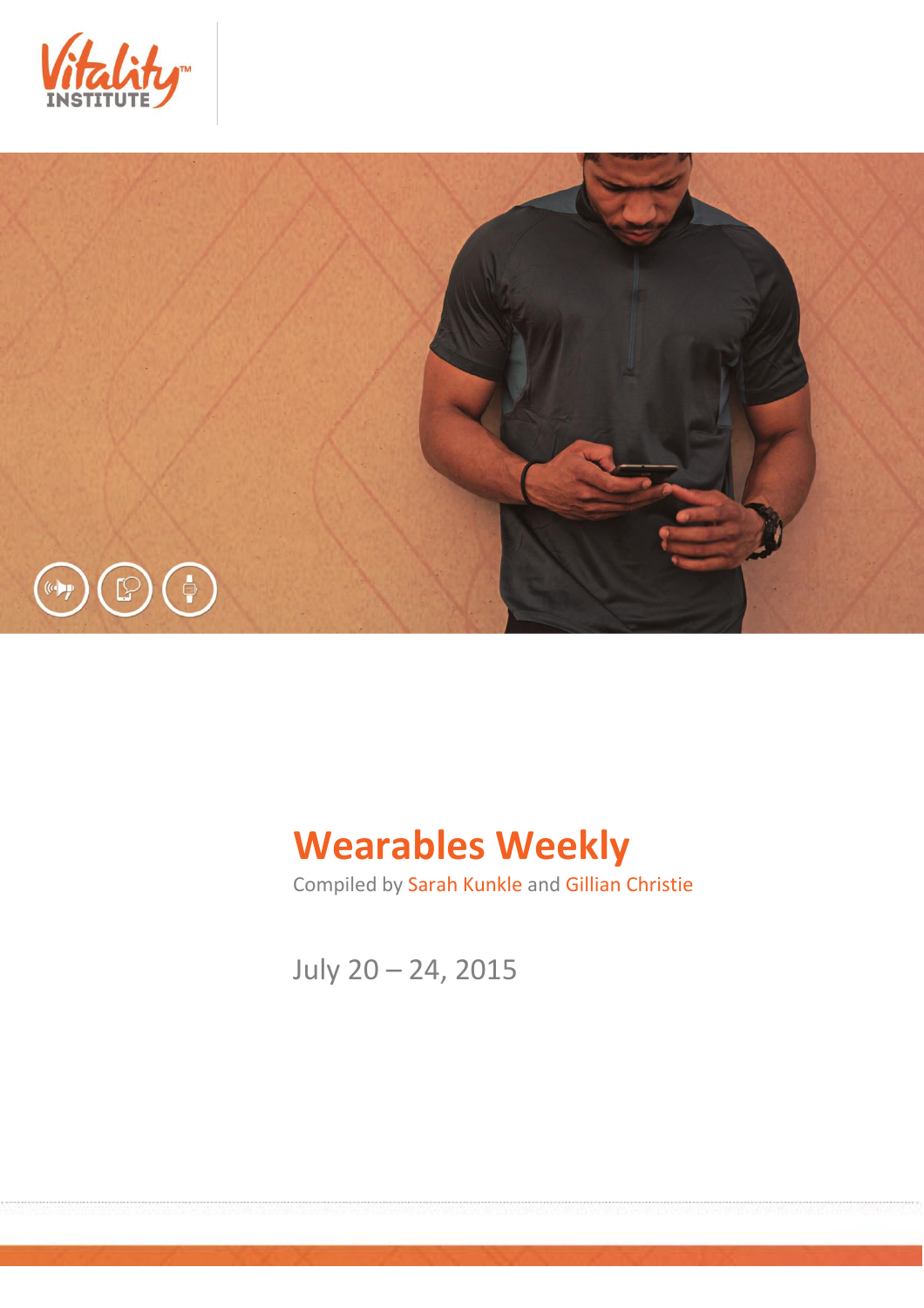

## **Your Body, The Battery: Powering Gadgets From Human "Biofuel"**

*[Read More Here](http://arstechnica.com/science/2015/07/your-body-the-battery-powering-gadgets-from-human-biofuel/)*



Researchers believe that the average amount of energy burned by human bodies is enough to power a smartphone, and are investigating how to practically harness this energy to power electronic devices. In 2013, a joint US-Chinese research team developed a fabric that generated electricity using the kinetic energy of human movement. Researchers from Australia and China produced a fabric capable of turning thermal energy into electricity. Other teams are looking into enzymatic biofuel cells (EFCs)— battery-like devices that can generate electricity by breaking down energy-rich chemicals in bodily fluids.

## **Wearable Technology Empowering Business**

*[Read More Here](http://capgemini.ft.com/cutting-edge/wearable-technology-empowering-business_a-40-1461.html)*

**Enormous business potential** 

.7 million smartwatches are expected to be shipped worldwide in  $2015(7)$ 

expected to be generated through wearable devices in enterprise settings this decade  $(1)$ 



# wearables are forecast

to be deployed in enterprise settings between 2014 and  $2020(1)$ 

smartw and "wellness in work" schemes are set to be the major drivers of early enterprise use of wearable  $technologies(1)$ 

Recent reports by PwC, IDC, and Forrester have highlighted the tremendous potential for wearable devices in enterprise settings. These reports have emphasized the health applications of wearables – digital health startups raised \$2.3 billion in 2014 and estimates suggest that mobile health apps are set to generate \$23 billion by 2017. Although a Symantec report notes that privacy and security are central concerns to users of wearable devices, 70% of wearable users surveyed said they would accept data being streamed about them if it resulted in lower insurance premiums.

### **Can Wearables Really Keep Us Fit?**

#### *[Read More Here](http://knowledge.wharton.upenn.edu/article/are-fitbits-and-other-wearables-really-keeping-us-fit/)*

Many wearables companies market their devices as vehicles to behavior change and improved health, but many of these claims have not been critically evaluated. Researchers at the University of Pennsylvania are investigating the effectiveness of fitness trackers. In a preliminary study, they found wearable devices and smartphone apps were all fairly accurate in tracking steps in a controlled setting, with the exception of the Nike Fuelband (which has since been taken off the market). Surprisingly, smartphones showered less variability than the wearable devices. Another main finding of the UPenn research is that devices alone are often not enough to change behaviors.